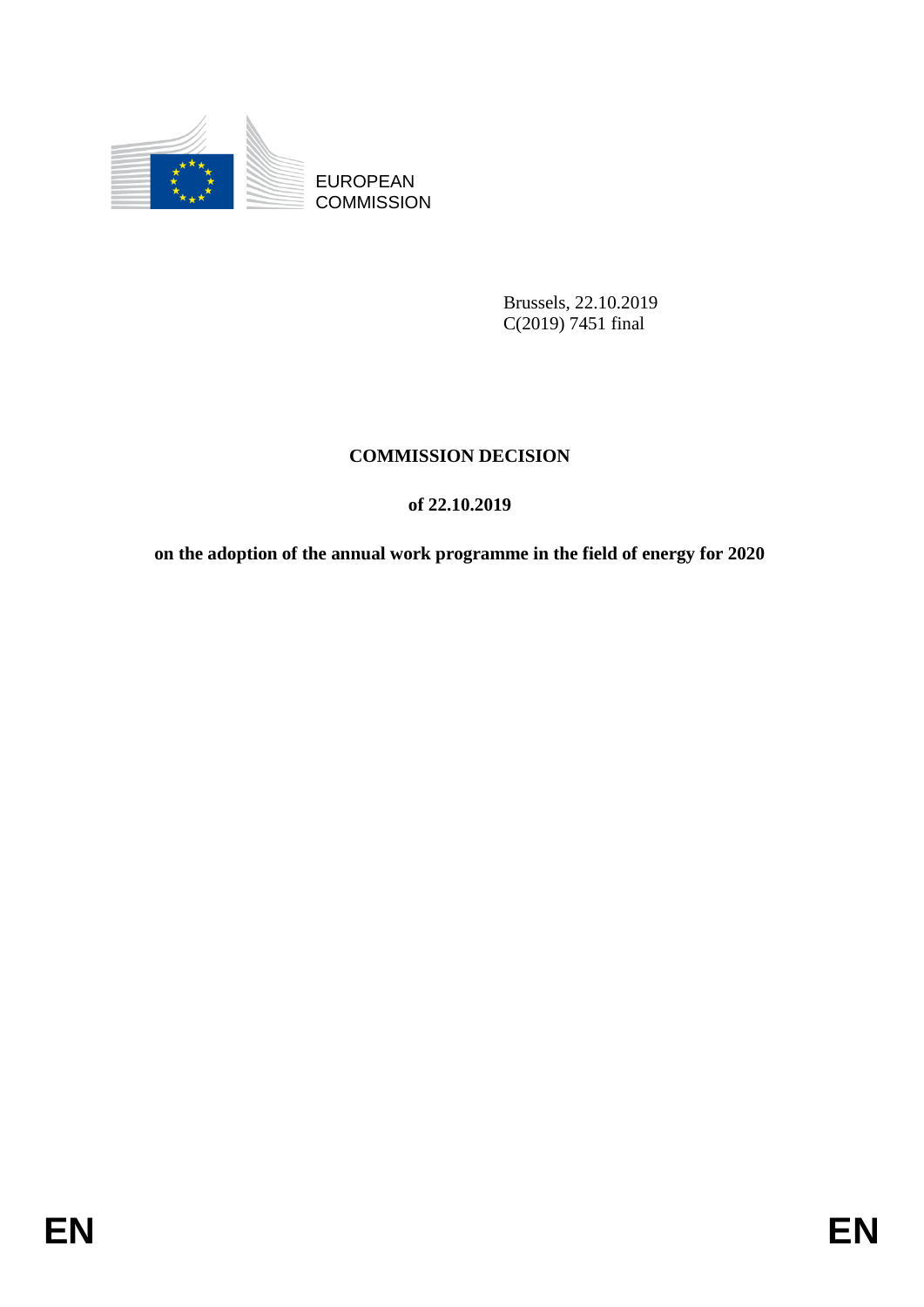## **COMMISSION DECISION**

### **of 22.10.2019**

# **on the adoption of the annual work programme in the field of energy for 2020**

### THE EUROPEAN COMMISSION,

Having regard to the Treaty on the Functioning of the European Union

Having regard to Regulation (EU, Euratom) 2018/1046 of the European Parliament and of the Council of 18 July 2018 on the financial rules applicable to the general budget of the Union, amending Regulations (EU) No 1296/2013, (EU) No 1301/2013, (EU) No 1303/2013, (EU) No 1304/2013, (EU) No 1309/2013, (EU) No 1316/2013, (EU) No 223/2014, (EU) No 283/2014, and Decision No 541/2014/EU and repealing Regulation (EU, Euratom) No  $966/2012<sup>1</sup>$ , and in particular Article 110 thereof,

Having regard to the Treaty establishing the European Atomic Energy Community,

Having regard to Commission Regulation (Euratom) No 302/2005 of 8 February 2005 on the application of Euratom safeguards, and the tasks resulting from specific powers directly conferred on the Commission by the Euratom Treaty under Chapters III and VII and Article 174 thereof,

Whereas:

- (1) In order to ensure the implementation of general actions in the area of energy, it is necessary to adopt an annual financing decision, which constitutes the annual work programme for 2020. Article 110 of the Financial Regulation establishes detailed rules on financing decisions.
- (2) Pursuant to Article  $62(1)(c)$  of the Financial Regulation indirect management is to be used for the implementation of the programme.
- (3) The Commission is to ensure a level of protection of the financial interests of the Union with regards to entities and persons entrusted with the implementation of Union funds by indirect management as provided for in Article 154(3) of the Financial Regulation. To this end, such entities and persons are to be subject to an assessment of their systems and procedures in accordance with Article 154(4) of the Financial Regulation and, if necessary, to appropriate supervisory measures in accordance with Article 154(5) of the Financial Regulation before a contribution agreement can be signed.
- (4) It is necessary to allow for the payment of interest due for late payment on the basis of Article 116(5) FR 1046/2018.
- (5) In order to allow for flexibility in the implementation of the work programme, it is appropriate to allow changes which should not be considered substantial for the purposes of Article 110(5) of the Financial Regulation.

 $\mathbf{1}$ 

OJ L 193, 30.7.2018, p.1.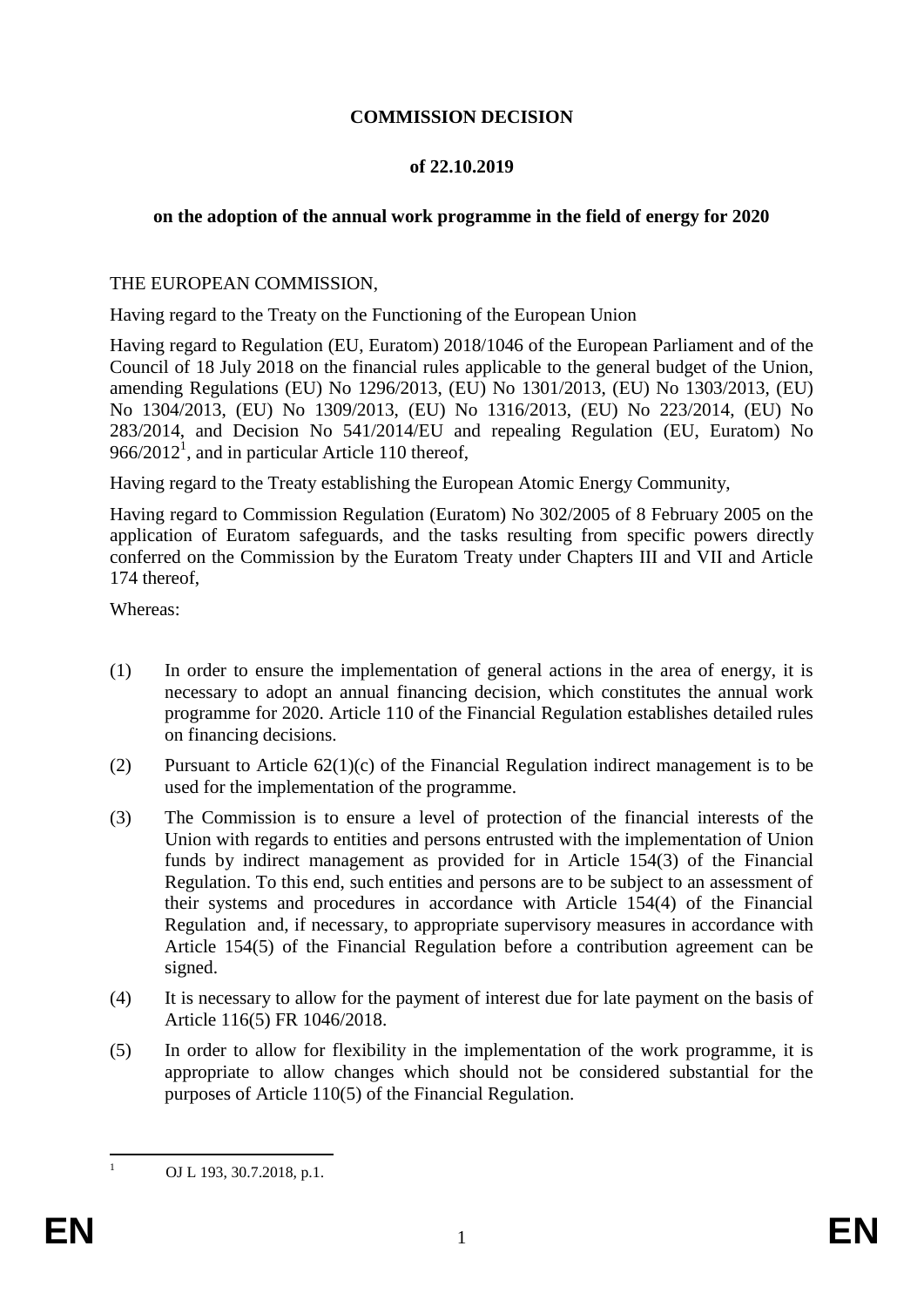# *Article 1*

#### *The work programme*

The annual financing decision, constituting the annual work programme for the implementation of the general actions in the area of energy for 2020, as set out in the Annex is adopted.

#### *Article 2 Union contribution*

The maximum Union contribution for the implementation of the programme for 2020 is set at EUR 27 098 000, and shall be financed from the appropriations entered in the following lines of the general budget of the Union for 2020:

- (a) budget line 32.0202 Support activities to the European energy policy and internal energy market : EUR 5 618 000;
- (b) budget line 32.0301 Nuclear safeguards : EUR 17 900 000;
- (c) budget line 32.0302 Nuclear safety and protection against radiation: EUR 3 580 000,

The appropriations provided for in the first paragraph may also cover interest due for late payment.

The implementation of this Decision is subject to the availability of the appropriations provided for in the draft general budget of the Union for 2020, following the adoption of that budget by the budgetary authority or as provided for in the system of provisional twelfths.

#### *Article 3*

#### *Methods of implementation and entrusted entities or persons*

The implementation of the actions carried out by way of indirect management, as set out in the Annex, may be entrusted to the entities or persons referred to or selected in accordance with the criteria laid down in point 4 of that Annex.

## *Article 4*

#### *Flexibility clause*

Cumulated changes to the allocations to specific actions not exceeding 20% of the maximum contribution set in Article 2 of this Decision shall not be considered to be substantial within the meaning of Article 110(5) of the Financial Regulation, where those changes do not significantly affect the nature of the actions and the objective of the work programme. The increase of the maximum contribution set in Article 2 of this Decision shall not exceed 20%.